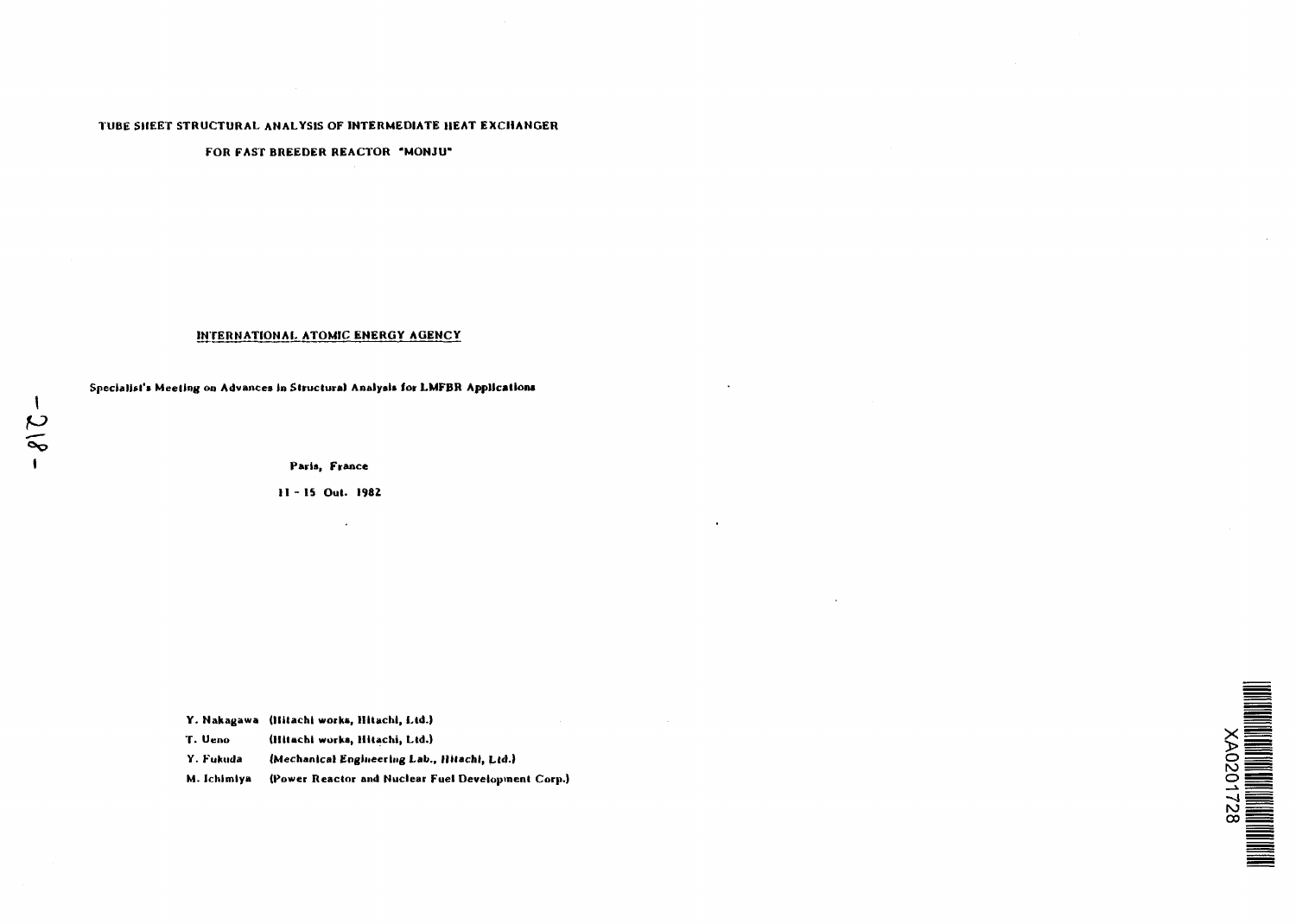# **Tube Sheet Structural Analysis ol Intermediate Heat Exchanger**

#### **for Fast Breeder Reactor "Monju"**

- **Y. Nakagawa\***
- **T.** Heno\*\*
- **Y. Fukuda""\***
- **M. Ichlrnlya\***

### **Abstract**

**The Prototype Past Breeer Reactor "Monju" is the first power generating fast breeder reactor In 3npan. We have been designing the components ol the plant lor manufacturing. Among these is the intermediate heat exchanger (IHX) which exchanges heat between primary and secondary sodium loop.**

**The tube sheet of IHX (shell to ligament Junction) Is a difficult area Irom the view point of structural strength design under elevated temperature.**

**To validate the structural integrity of tube sheet we performed the series of inelastic analysis and tube sheet thermal shock test using test pieces and hall scale model of actual design.**

**The results ol inelastic analyses showed there is little progressive deformation around shell to ligament structural discontinuous Junction.**

**Furthermore, thermal shock tests showed no Increase of an accumulative deformation.**

**By tltese analyses and experiments, structural relability ol tube sheet could be shown.**

**• Senior Engineer ; Advanced Reactor Dept., Hitachi Works, Hitachi, Ltd.**

- **• Advanced Reactor Dept., Hitachi, Works, Hitachi, Ltd.**
- **\* " Senior Researcher; Mechanical Engineering Research Lab., Hitachi, Ltd.**
- **Power Reactor and Nuclear Fuel Development Corp.**

**1. Introduction**

The prototype Fast Breeder Reactor "Monju" is the first power generating fast **breeder reactor In Japan. We have been designing the components of the plant for manufacturing. Among these Is the Intermediate heat exchanger (MIX) which exchanges heat between primary and secondary nodiuin loop.**

**The tube sheet of IHX (shell to ligament Junction) is a difficult area from the view point of structural strength design under elevated temperature.**

**To validate the structural integrity of tube sheet we performed the series of Inelastic analysis and tube sheet thermal shock test using test pieces and half scale model of actual design.**

**2. Structure ol IHX and stress generating mechanism**

**Fig. I shows the bird eye view drawing ol Monju IHX. It has upper and lower tube sheets and about 3000 heat transfer rubes under liquid sodium environments. Primary sodium flows outside tubes and secondary one goes through straight tubes. Diameter of a cylindrical shell Is about 3,000mm and total height Is about 13,300mm.**

**Fig. 2 explains stress generating mechanism around the upper tube sheet.**

**The tube sheet consists ol two major parts} one is "Ligament", perforated thick plate and another Is "Shroud", thin conical shell. When primary sodium temperature goes down, as such In manual trips of the plant, first, primary sodium temperature outside shroud decreases.**

**This primary sodium Hows in outside tubes am. then secondary sodium temperature goes down and Hows through holes In ligament. Because the ligament has so many holes lor secondary sodium, Its average temperature quickly lollows that ol secondary sodium. This causes temperature difference between the ligament and the shroud. This temperature dilference, in turn, causes high stresses around tube** sheet shell junction.

**In case of Monju IHX tube sheet, an evaluation on progressive deformation Is a main concern.**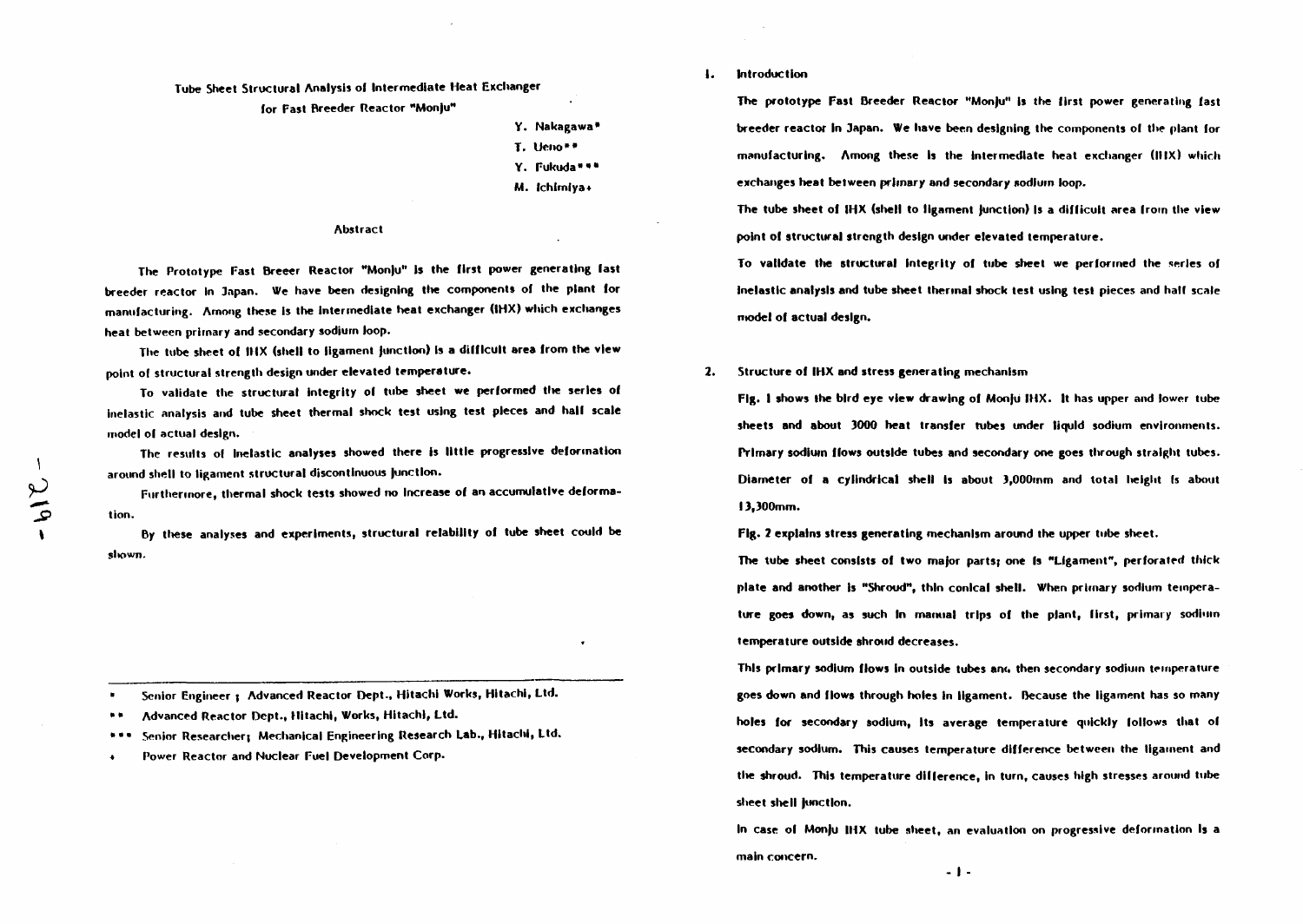**To validate structural reliability, experiments and inelastic analyses have been done.**

## **3. Simple tests using plate specimens**

**3.1 Methods of tests**

**To know the stress and strain behavior, first fatigue tests using simple plate specimens described In Fig- 3 have been performed.**

Fig. 4 shows test devices with a specimen. Testing conditions are shown in Table 1. **Material of specimen is 3O4SS, same as actual IHX.**

**Stress state of this type specimen, Is obviously different from that of an actual IIIX where the effects of hoop stresses can not be negligible.**

**lit spile of this difference with an actual component we believe it is useful to get the basic information of concerned area.**

**We put thermocouples, strain gauges and dial gauges to obtain necessary data of specimen's behavior.**

#### **3.2 Results of tests**

**Fig. 5 shows the relation between accumulative strain and repeated cycles of forced deflection.**

**These data imply we have a limit above which strain continuously increases, i.e. the limit for progressive deformations.**

- **4. Half scale model tests of tube sheet**
- **1.1 Test apparatus**

**Fig. 6 shows the test apparatus used in this experimental Investigation. It is made of. 3O4SS. The outer diameter of the tube sheet is about lOOOrnm and thickness is 100mm. The thickness of shroud is 16mm. Test\* were performed at 35O°C**

**maximum. Electric heater was used to heat up, and air induced from lower side of the tube sheet was used to cool down. Temperature diiference between the tube sheet and shroud can be controlled by adjusting heater** *power or* **inducing air.**

**Since the tube sheet has a lot of perforation, this temperature drops faster than shell when air is induced. Experiments were carried out controlling average temperature difference between the tube sheet and shell as parameters. This average temperature difference Is defined positive when shell temperature is higher than plate temperature.**

**In these experiments, temperature control is very important. 47 thermocouples are set on whole test apparatus to observe its temperature ami the electric heater is devided into several blocks and each block of heater can be controlled independently.**

**13 high temperature strain gauges are set mainly at the highest stress generating point obtained by prior stress analyses. Since the length of strain gauge is about 20inm, there Is probability tltese gauges can't pick up the maximum value of strain. However, comparison of strain is performed between these high temperature strain gauge and adhesive type gauge, whose length is 5mm, which is allowed to use under 300°C and comparison between experiments and analysis was made. Suitable adjustments was made considering these comparisons.**

**Tests were finished when A T becomes a certain value determined in advance. During the tests temperature and strain are recorded continuously.**

## **4.2 Test Condition**

**Table 2 shows the list of test conditions. Tast I - 6 are carried out mainly to check characteristic behavior of high temperature strain gauge and temperature control method. In test II and 12 £ T equals I6O°C and 250°C respectively and temperature of the tube sheet was always lower than that of shell. In the following tests except test 14 temperature difference changes from plus to minus that is stress around junction changes from tension (compression) to compression (tension).**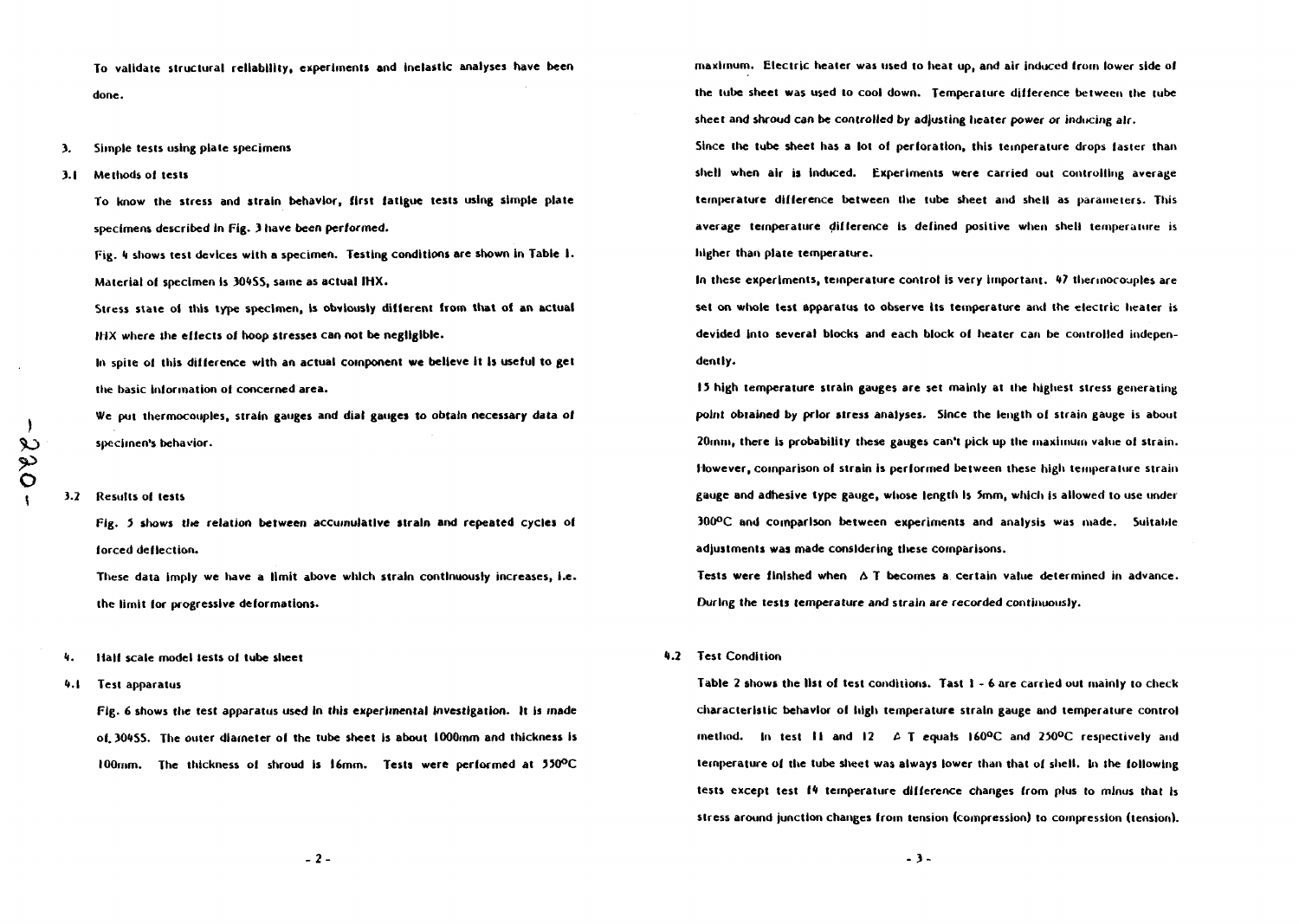**These tests are carried out to varlfy expelrmentally whether loading cycle condition (zero-tension, zero-compression, tension-compression) has something to do with strain hysteresis around the (unction.**

**Table 3 shows the maximum stress calculated by elastic analyses based on temperature distributions for respective test conditions.**

**Allowable stress for Sn (primary plus secondary steress intensity range) and Sn<sup>1</sup> (Sn minus thermal bending stress) is 29 kg/mm?. Sn exceeds the allowable value when AT Is over I50OC and Sn' exceeds It when AT Is over 273°C. Therefore Sn exceeds the allowable value in test 11 and both Sn and Sn' exceed the allowable value In Test 11 and 16 although we have another design method when Sn exceeds 35 m.**

## **'1.3 Test Results**

**(1) Relation between temperature difference range AT and strain range**

**Fig. 7 shows the relation between temperature difference range and maximum strain range obtained by these experiments. Where AT Is under about 60°C, It shows elastic behavior and the relation Is linear. Where AT is over 60°C, increase of strain range becomes gradually 'larger caused by effect of plasticity. Where A T Is under 300°C, load cycle Is given to one direction (Zero-tension). On the other hand where AT Is over 300°C, this is given to** both directions (tension-compression). In this figure in the region where  $\Delta T$  is **near 300°C, the curve is smooth and this figure shows it is appropriate to use A T as a parameter for arranging strain range.**

**(2) Strain loop**

**Figs. X and 9 show relation between temperature difference AT and strain In** each cycle of Test  $\mathbf{1} \mathbf{1}$  ( $\Delta \mathbf{T} = 250^{\circ}\text{C}$  and zero-tension condition) and Test 16 **(AT = 100°C and tension-compression) respectively. These figures correspond to Figs. 11,12 and 13 which show the analytical results. In test 11 and test 16, 10 times and 5 times repeated loading was given respectively. In both tests,**

however, AT strain loops was quite stable. By the fatigue damage evaluation **using measured strain range Df becomes 0.056.**

#### **3. Non Linear Analyses**

**3.1 Elastic analyses**

**Elastic analyses by FEM were made using temperature distribution which is •neausred In experiments. 2 cases of elastic analyses were carried out. Maximum stress values on Inner surface at structural discontinuity were obtained by these analyses.**

**Since It Is found that stress Is proportional to AT from the results of tests 6 and 11, the maximum value In test 16 Is extrapolated from the values of tests 6 and II . Since the restriction of Sn and Sn' Is required to evaluate fatigue damage In ASME Code, In these cases fatigue damage evaluation by ASME code is not applicable. In spite of this, fatigue damage evaluation was carried out and shows Df = 2.66, which exceeds allowable value 1.0 to a great extent. Comparing this value with that of calculated based on experimental data before, we find the evaluation on an elastic basis Is very conservative.**

#### **3.2 Non-linear analyses**

**Seven cases of non-linear analyses were performed as tabulated on Table-4. To save computing time we used a partlcal model by forced deflection instead ol a full model and thermal loading respectively. Fig. 10 shows the in elastic analysis model. Figs. II , 12 and 13 are the stress and strain relations for cases I, \* and 5 respectively.**

Fig. 11 shows stress strain relation when loading condition is zero-tension, whose **value of strain Is equivalent to AT = 300°C. Fig. 12 shows stress strain relation lor tension-compression, whose value Is equivalent to AT = 500°C. Fig. 13 is the case ol additional creep to case 4. In case that zero-tension load cycle Is given, strain Increases slightly by repetition of forced displacement even though the**

 $-9 -$ 

**- 3-**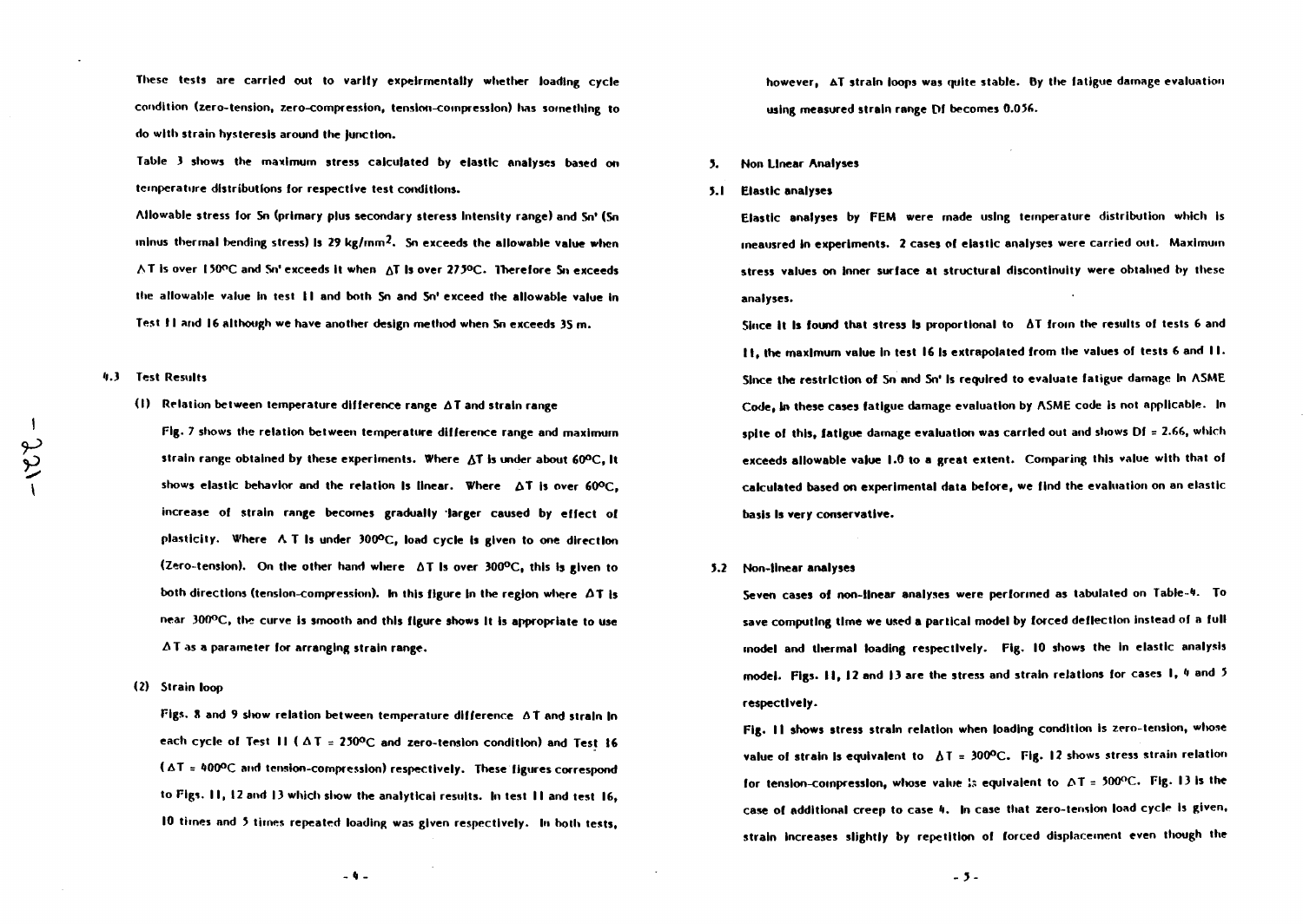**arnounl is very small compared to allowable limits. Pig. 14 showt detail non-linear behaviors ol stresses and strains around shell to tube sheet (unction.**

## 6. Conclusion

**(•valuation of behavior In structural discontinuity at tube sheet under elevated temperature was performed by component tests and analyses.**

**In case of high "Primary \* Secondary stress range So", analyses show strain increases continuously under zero-tension loading conditions even though tlie amount is very small and no increases lor tension-compression. By half scale model tests, however, no increases of strain could be found lor both types of loading.**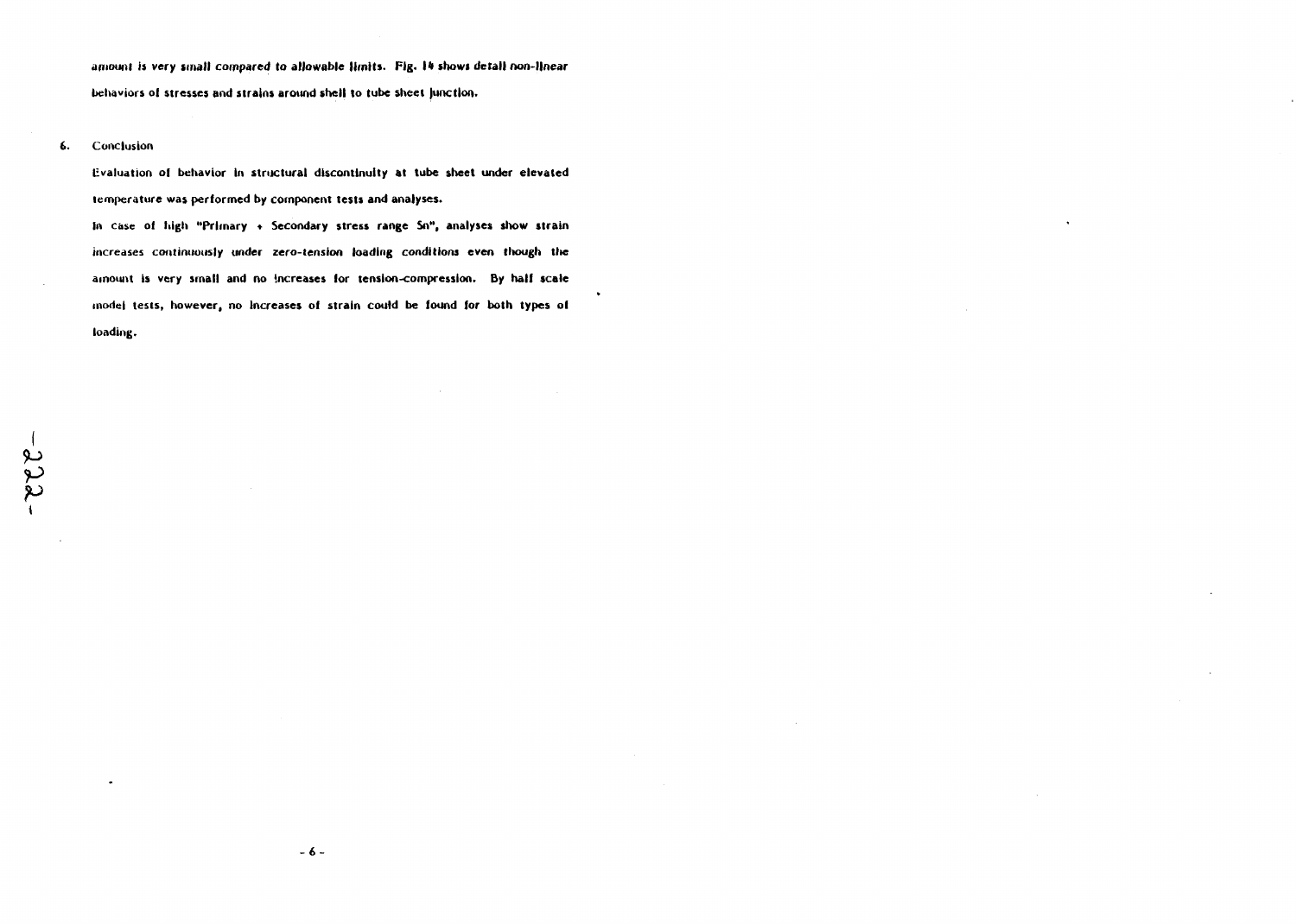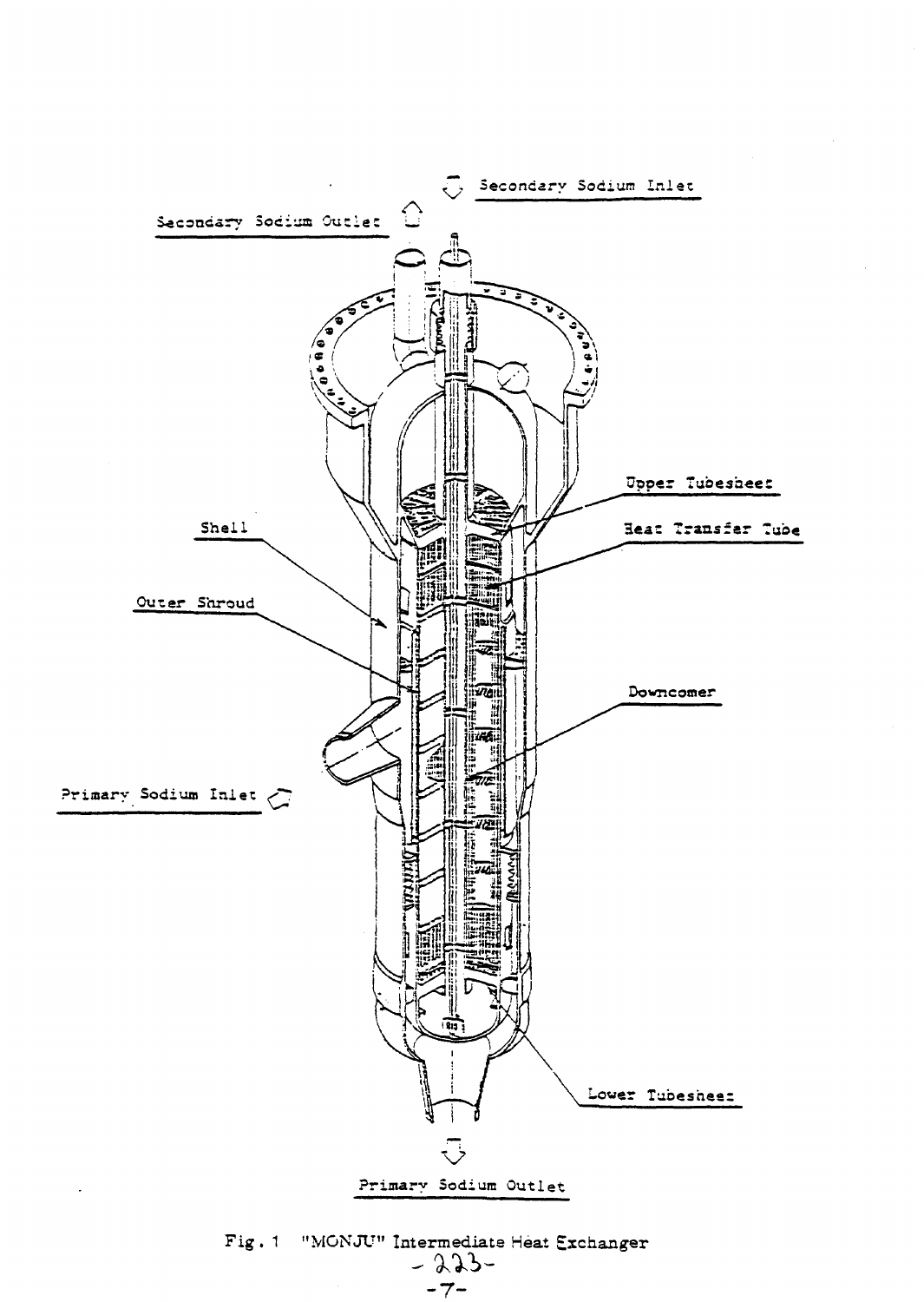

Fig. 2 Stress generation mechanism in tubesheet



Fig. 3 Plate specimens for fatigue tests

 $-8-$ <br>-224 -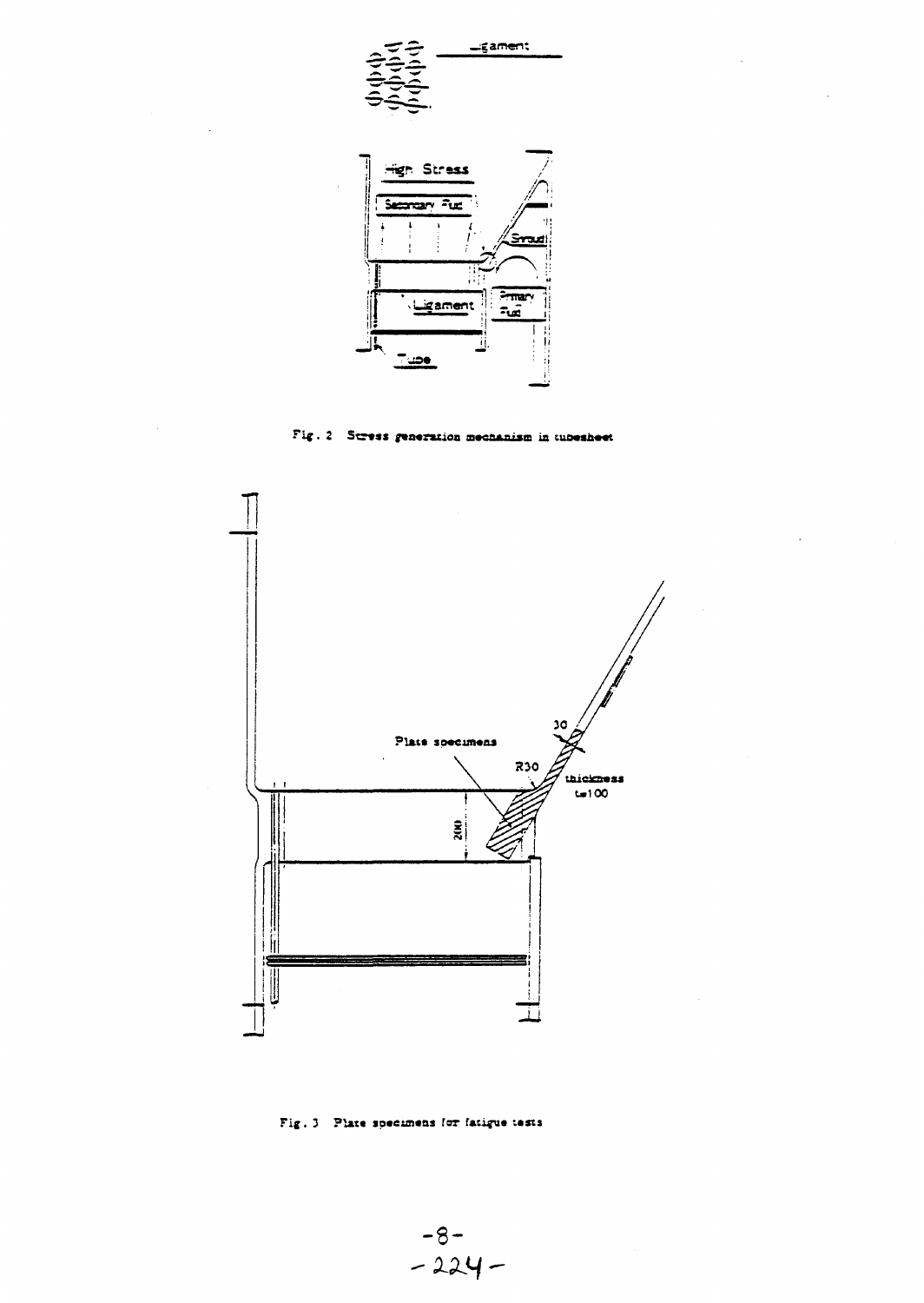







 $-9-$ <br>-225-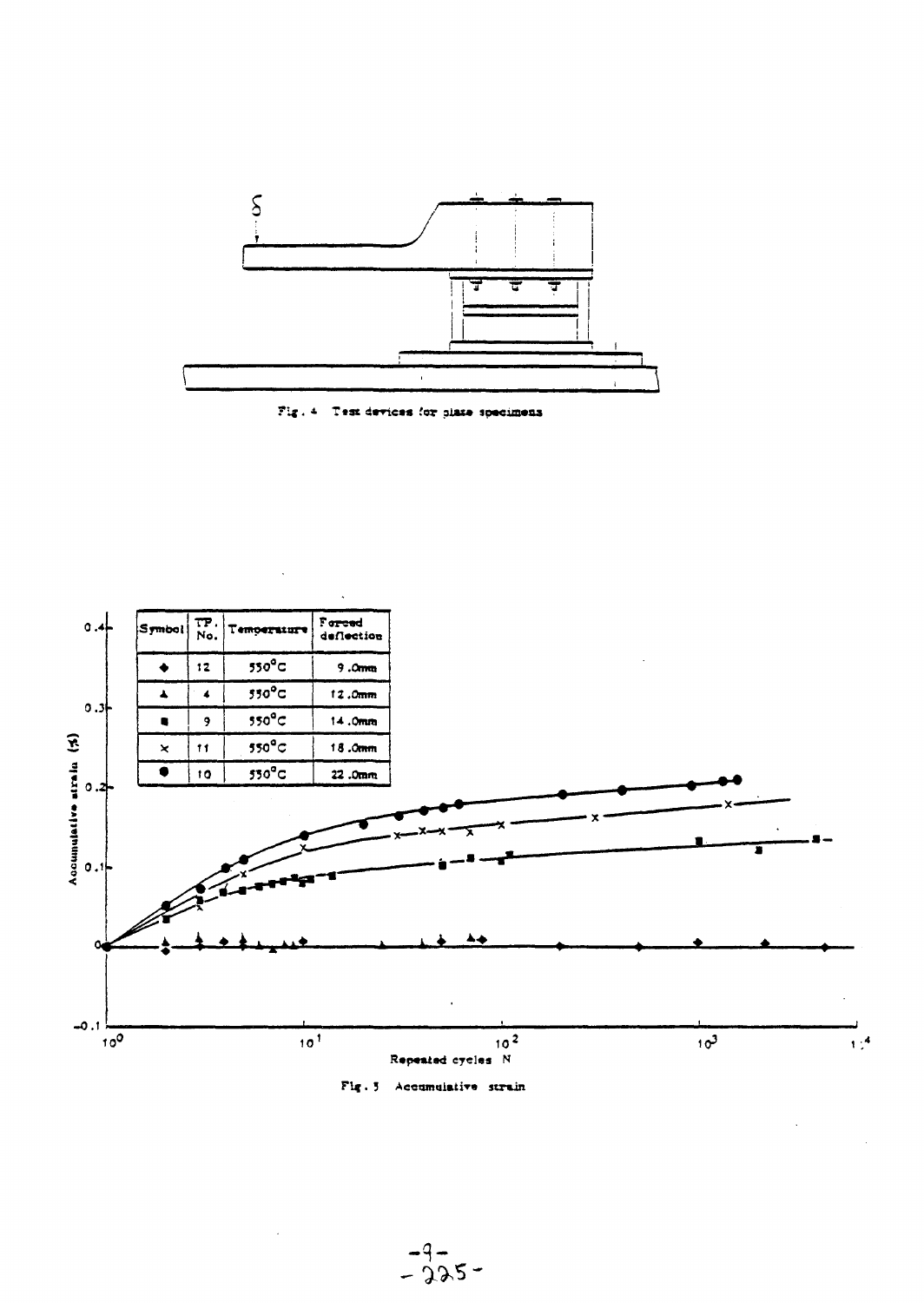

Fig. 6 Tubesheet thermal shock test facility



Fig. 7 Maximum strain range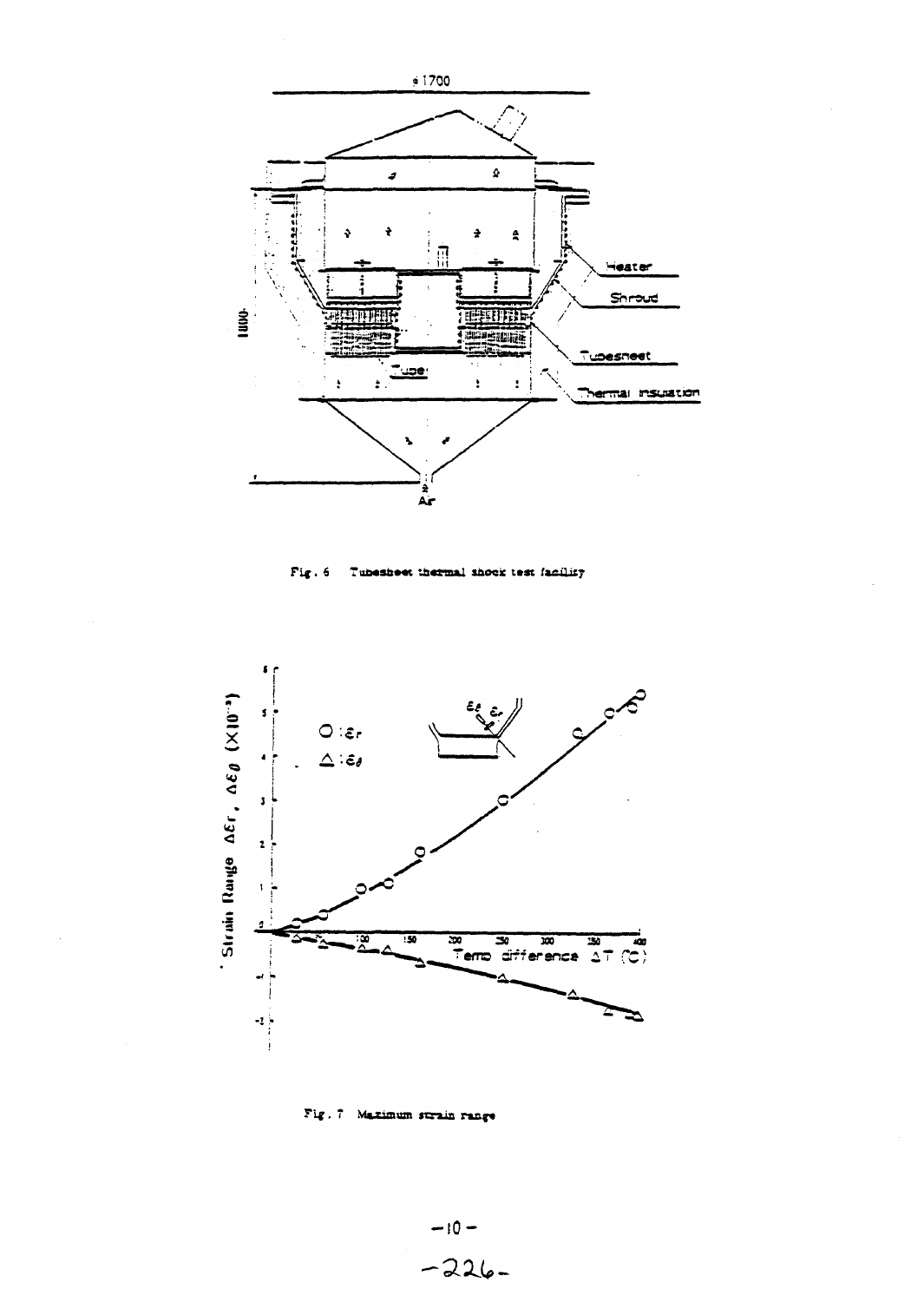

Fig. 8 Relation between temperature difference and strain



Fig. 9 Relation between temperature difference and strain

 $-227$  $-1$  |  $-$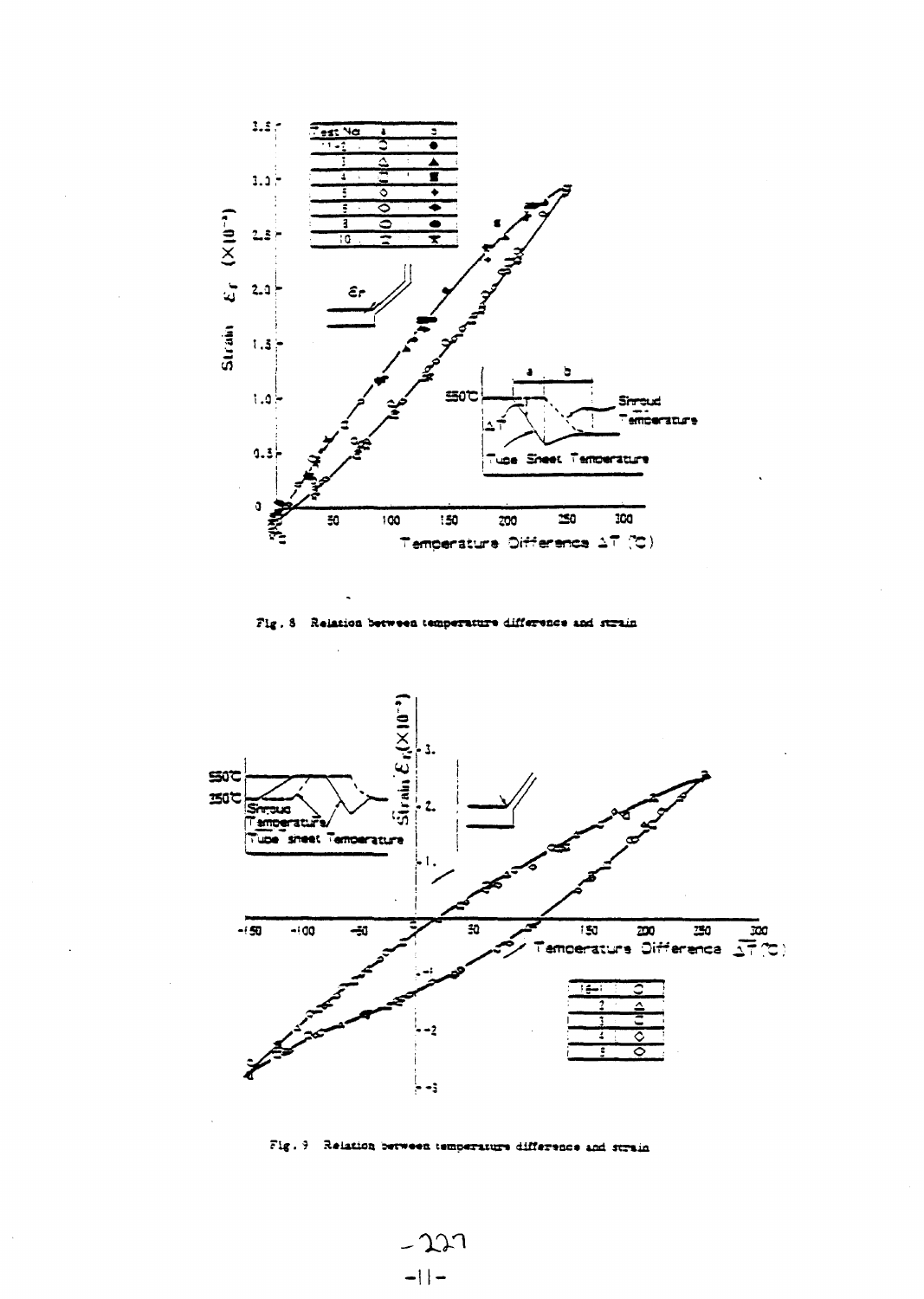

Model, Boundary Condition





Fig. 11 Stress-strain curve case 1

 $-12 - 228 - 228$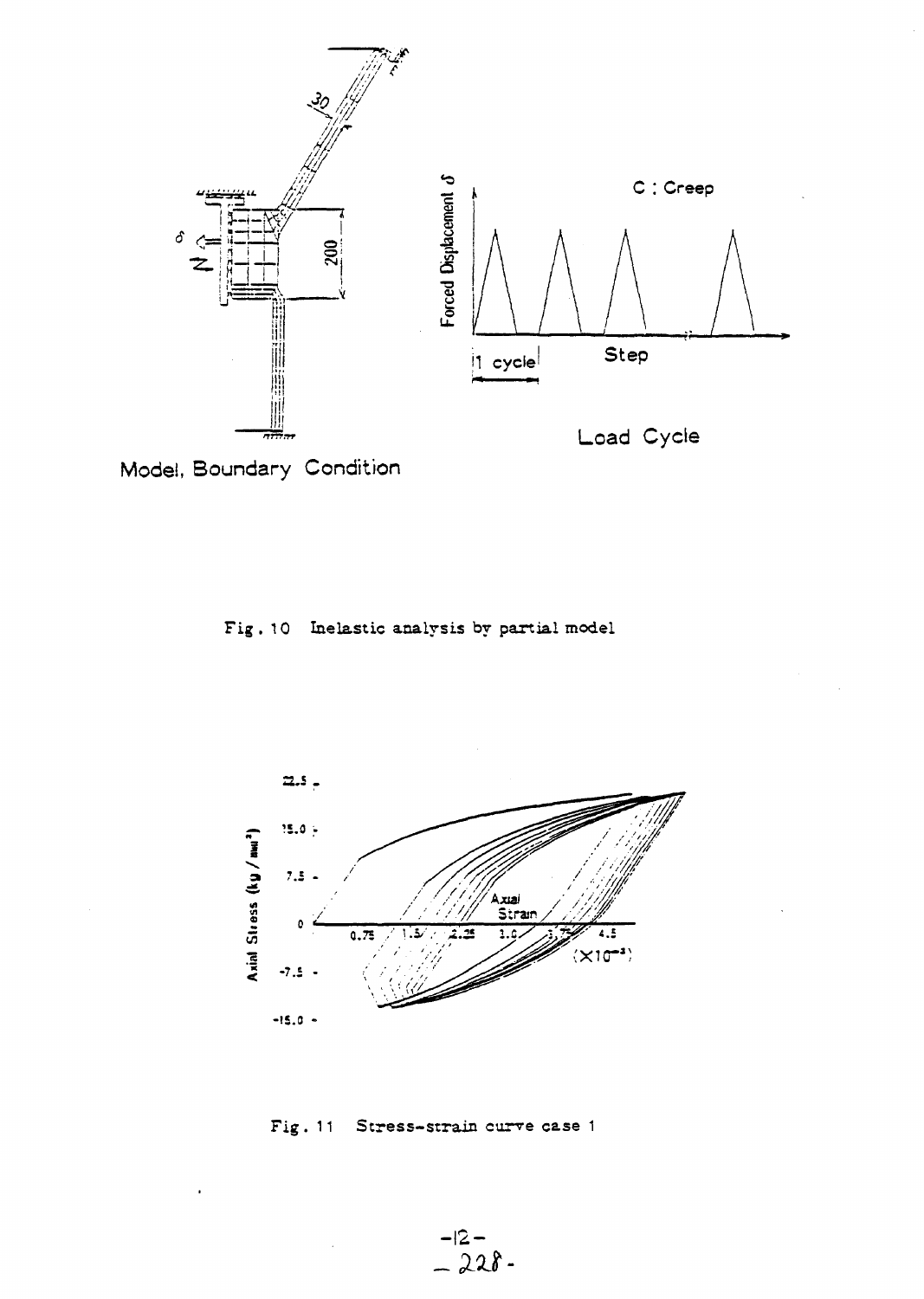





Fig. 13 Stress-strain curve case 5

 $-13-$ <br>-229-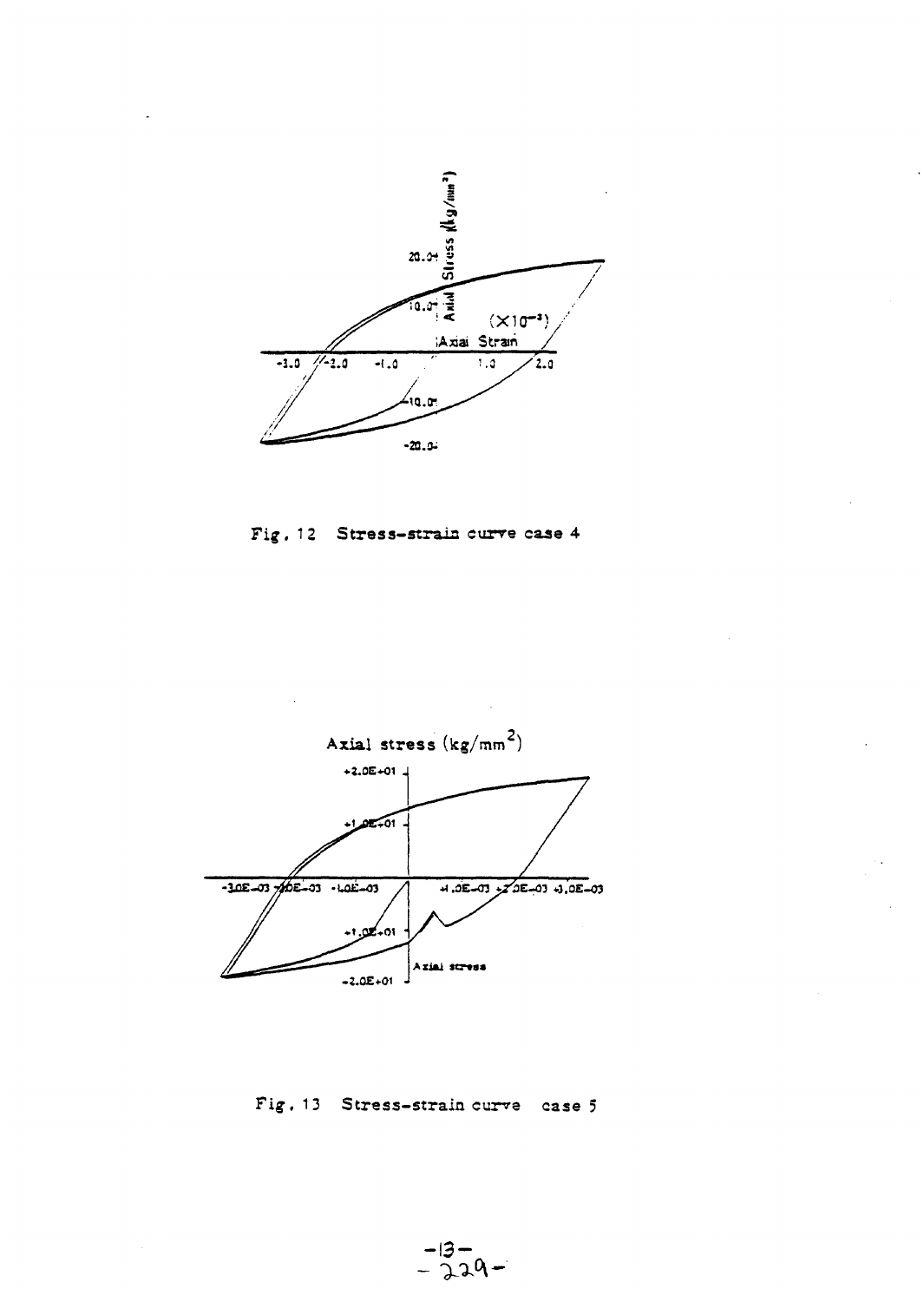





 $\widehat{c}$ 

 $\pmb{\cdot}$ 

Strain range

 $\sigma$ 

 $\infty$ 

 $\frac{10}{\sqrt{21}}$ 

 $case(1)$ 

 $\frac{45.1}{1}$ 

 $\begin{pmatrix} 1 \\ 1 \end{pmatrix}$ 

Strain

 $-0.330 -\frac{1}{4}$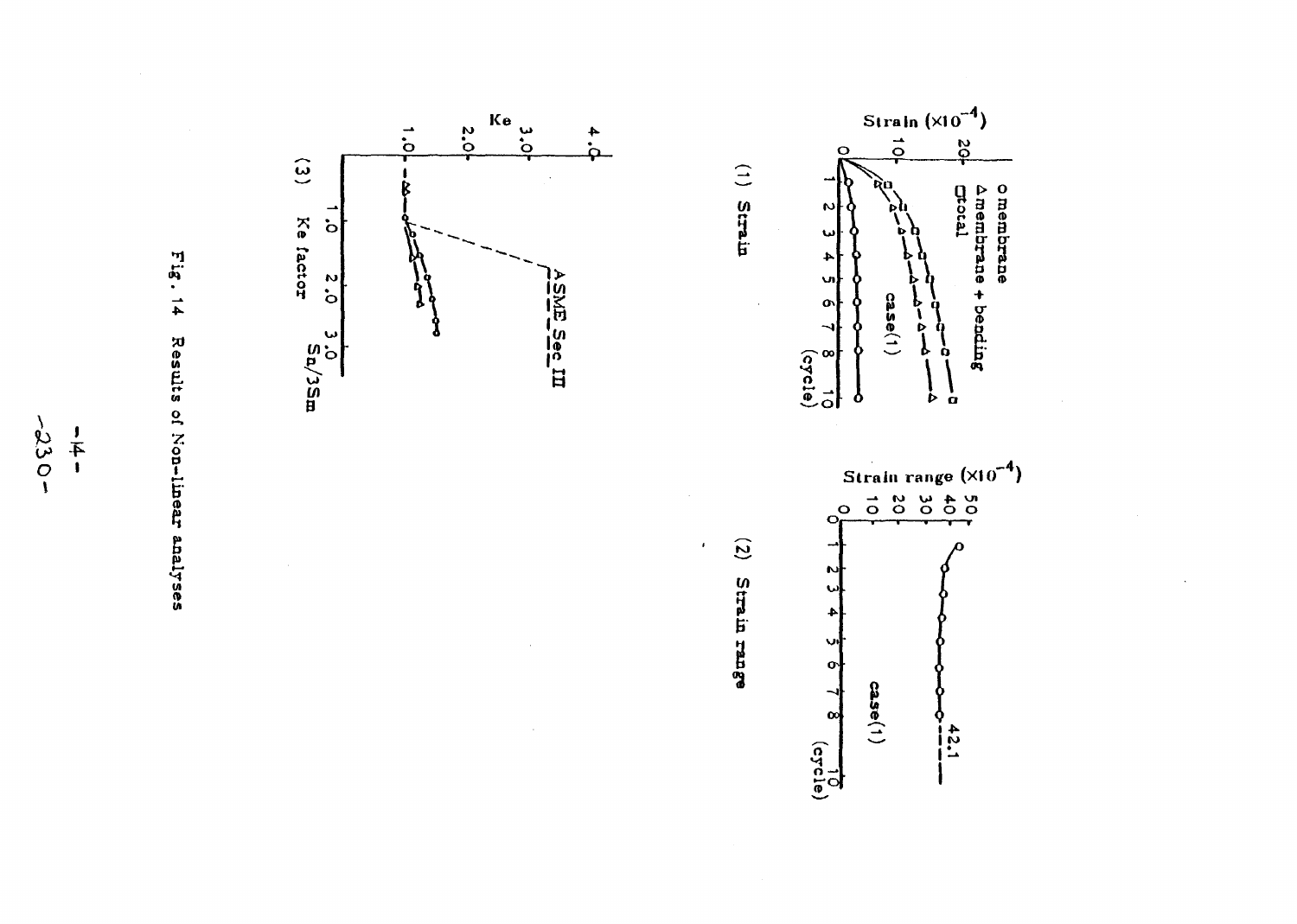Table 1. Test conditions for plate specimens

| Temper-<br>ature<br>Strain<br>range<br>(elastic) | Room                 | $500^{\circ}$ | $550^{\circ}$ C | $600^{\circ}C$ |
|--------------------------------------------------|----------------------|---------------|-----------------|----------------|
| 1.0%                                             | TP.No.14<br>TP.No.13 | 7P.No.8       | TP.No.10        | TP.No.7        |
| 0.7%                                             |                      |               | TP.No.11        |                |
| 0.5%                                             |                      |               | TP.No.9         |                |
| 0.4%                                             |                      |               | <b>TP.No.4</b>  |                |
| 0.3%                                             |                      |               | TP.No.12        |                |

loading cycle condition (zero-tension)

Table 2. Test conditions

| $\overline{\phantom{a}}$               | initzi<br>⊤amದ್ದಿ'ರ್ ಎ⊺ | ಷಿಖಗಳೂ |                | $2.7$ Load  |
|----------------------------------------|-------------------------|--------|----------------|-------------|
| $=$                                    | 100                     | 笘      | (0—25)         | ست<br>Temp. |
|                                        | $-300$                  | ⊷ನಿ    | $(0 - 50)$     | Eastic      |
| $10 - 1$<br>10-3                       | 50                      | 160    | O<br>$-160$    | ÷           |
| $11 - 1$<br>11-11                      | 急り                      | 250    | 0<br>~250      | ÷           |
| 12                                     | ≊0                      | 30     | -30<br>~250    | ż           |
| 13                                     | 雪0                      | 163    | -115<br>$-250$ | ≐           |
| 14                                     | ≊0                      | 300    | d<br>~300      | ÷           |
| 1 <del>5 - i</del><br><del>ی د</del> ؟ | 150                     | 380    | -130<br>$-250$ | ≐           |
| 16-l<br>15-3                           | w                       | 400    | -150<br>— 250  | Ξ           |

(Remark) Test No. 12 for example shows that the value of shell temp, minus plate tame, varies from =30℃ to 250℃ and the temperature range is ISOC.

> $-231 -15-$